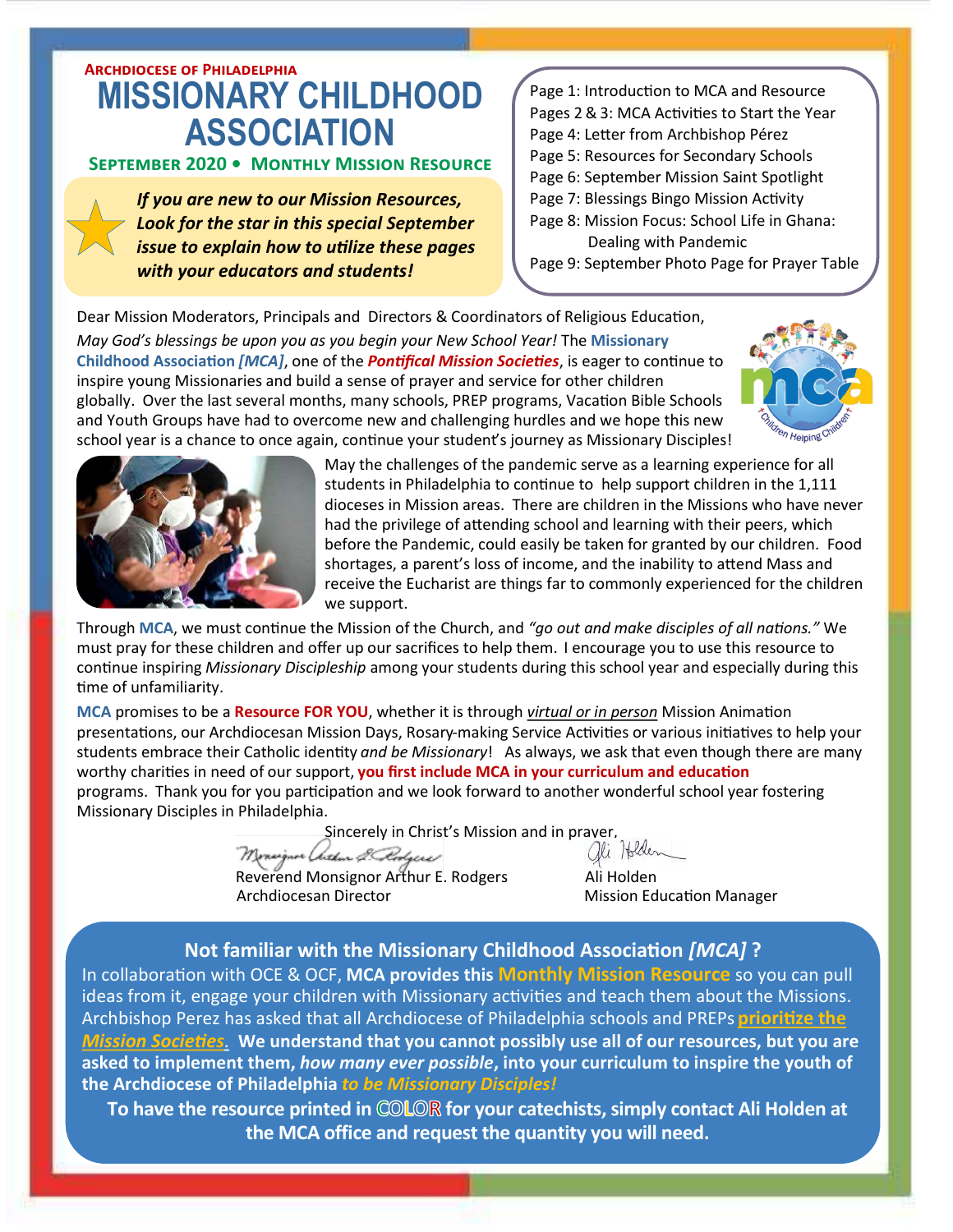#### **Ideas to Kick off the School Year**

**The MCA Resources connect Missionary outreach and the teachings complimenting the Monthly Resources from the Archdiocesan Offices for Catechetical Formation and Catholic Education** 

#### **September . . . Begin the year** *being Missionary*

- Include the **Missionary Childhood Association** *[MCA]* Commissioning Prayer, **[Here](https://phillymissions.org/wp-content/uploads/2020/09/MCA-Commissioning-Prayer.pdf)** or online at *www.phillymissions.org*, in one of your first assemblies or school community gatherings.
- •Create reminders about *being a Missionary kid* **with MCA** on a Mission bulletin board display. Look for ideas online.
- •Add a Mission prayer corner to your classroom or place an **MCA** photo and Mission bank on your prayer table. Commission the pray corner with this **[September Litany](https://phillymissions.org/wp-content/uploads/2020/09/September-Litany.pdf)**.
- **Select classroom MCA Mission Representatives, start a Mission Club or a Mission Rosary Group.**
- **Schedule a MCA presentation.**

**Pray** 

**for** 

**the** 

• Learn about **MCA** and why it is important by showing your students the Introduction video found at *www.phillymissions.org/MCA*

#### **Looking ahead to October:**

- Feast of St. Therese of Lisieux, Patroness of the Missions, is October 1. MCA will hold its first ever *LITTLE WAY MISSION DAY*. October 1st is the perfect day to hold a fundraiser for the Missions. *More information to come!*
- This year's celebration of **World Mission Sunday** is on October 18th. This year EVERYONE can tune in and watch a live stream of the Mass at the Cathedral at 11AM. Plan ahead to join us either virtually or in person.
- Pray the **World Mission Rosary** *[WMR]* as a school or parish community. Contact our office for a short video and free brochures introducing this devotion and for ideas for praying a living **World Mission Rosary**. **You can also join the Missions office every Thursday at 8PM to pray the WMR for an end to the Coronavirus Pandemic with us and Missionaries from Philadelphia!**

## **NOVEMBER**

Create an assignment that focuses on the Mission Saints for All Saints Day on November 2nd

## **DECEMBER**

Enter your students into the National MCA Christmas Artwork Contest, entry form and rules found **[HERE](https://phillymissions.org/wp-content/uploads/2020/09/2020-2021-Artwork-Entry-Form.pdf)***.*

## **JANUARY**

How can you sacrifice during Lent for the Missions? Call the MCA office to brainstorm now and prepare for the season!

**For more Mission ideas, contact Ali Holden Mission Education and Communications Manager** *MCA@archphila.org* **• 215-587-3945 •** *www.phillymissions.org*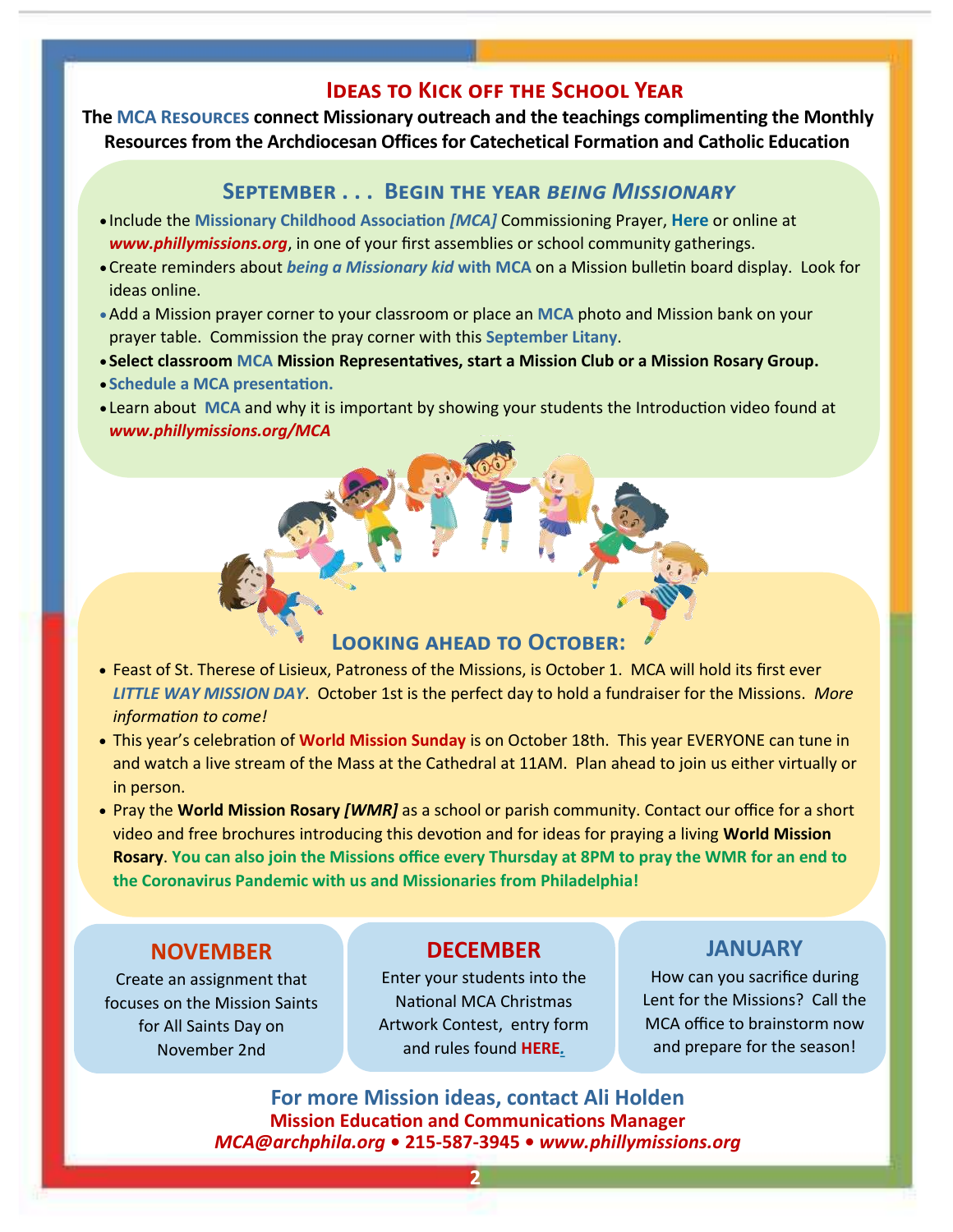## *<u> AnEducation Materials 2020-2021</u>* **Contact the MCA office to order materials to help enhance your Classroom Prayers classroom's journey in Mission Days Live Mission Rosary forming Missionaries Mission Presentations in your School and Mission Activities Parish communities! Worksheets "Fun"raisers**

## **Mission Animation for Students brought to you** *by Missionaries*

**MCA** in the Archdiocese of Philadelphia and world-wide exists to raise awareness of what it *means to be a Missionary* and how to foster the *Missionary spirit* to students throughout the Archdiocese.

Invite a local Missionary to your school & bring to life the imagination of your students hearing personal testimony of what it means *to be a Missionary* in prayer and service of others. The MCA office collaborates with many local Missionaries from around the world who are happy to share their experience with your students.



*St. Charles Borromeo PREP in Bensalem*

School visits can be scheduled for your entire student body, for a selected student-grade group or your



*Saint Laurentius in Philadelphia*

Religious Education Program on any day, in the evening and *even on the weekend.* This is a great learning *"real-life"* activity for your students to experience more about Missionary work, the Mission spirit and our call as baptized Catholics *to be Missionaries!* **MCA**, along with Archbishop Perez encourages all schools to invite a local Missionary speaker to speak with their students.

**Did you schedule a Presentation for the Mission Month of October? Call 215-587-3945 or email Ali Holden at**  *MCA@archphila.org*  **to invite a Missionary to your school or PREP**  *virtually,* **or in person.**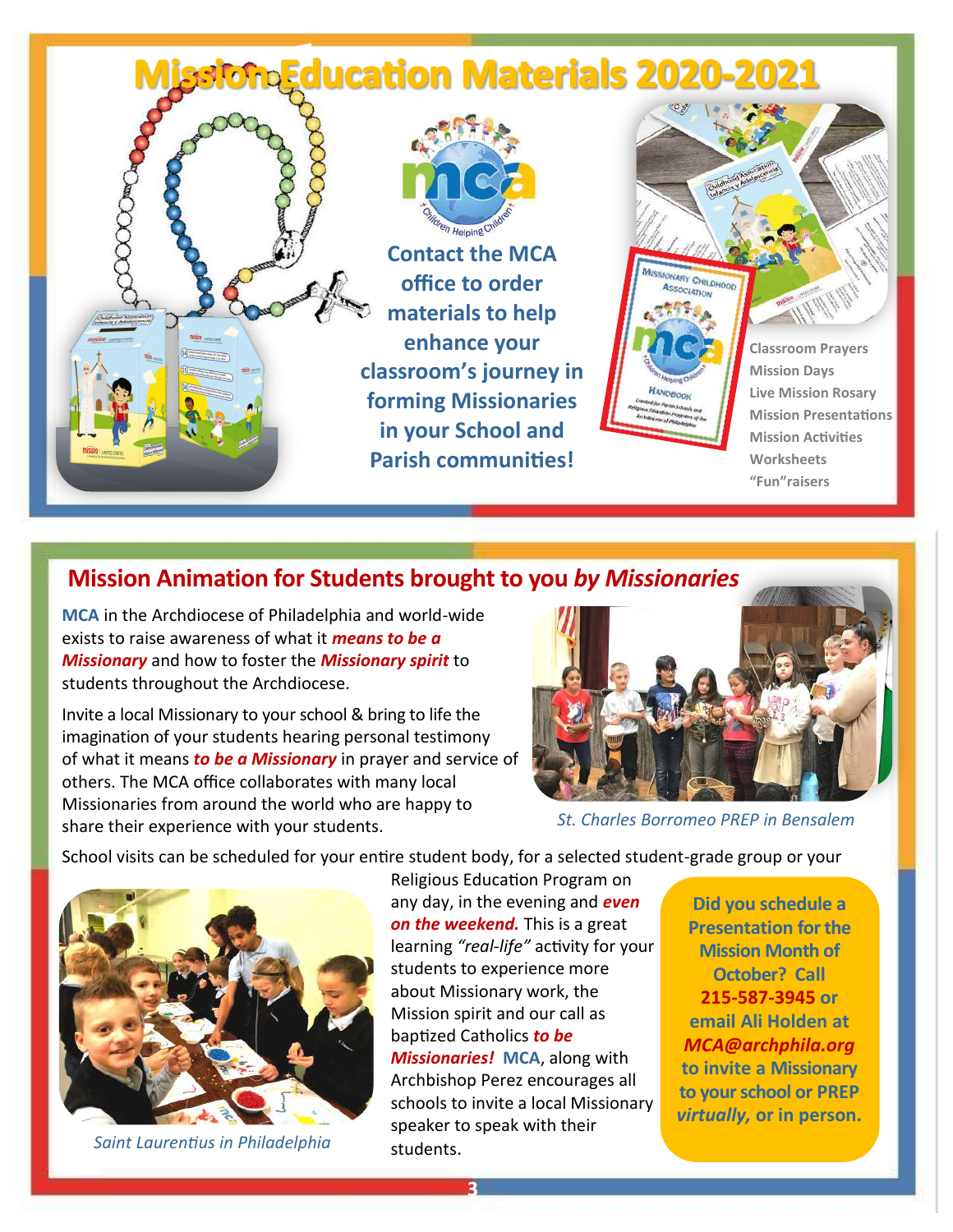

## **ARCHDIOCESE OF PHILADELPHIA**

222 North Seventeenth Street · Philadelphia, Pennsylvania 19103-1299 Telephone (215) 587-0506 · Fax (215) 587-4545

OFFICE of the ARCHBISHOP

May, 2020

Dear Brothers and Sisters in Christ,

I am aware that many worthy charities contact you annually. In the Archdiocese of Philadelphia, our parishes and schools are asked to support our Catholic Charities, one of which is the Pontifical Mission Societies [The Society for the Propagation of the Faith and Missionary Childhood Association].

Church documents direct that the Pontifical Mission Societies should be given "first place" [Ad Gentes no. 38] and "the leading role" [Redemptoris Missio no. 84] in the Church's work of missionary formation through their material support, benefiting the poorest in the world. We need to support that work as best we can.

Knowing this, I ask you to prioritize your schedules to accommodate the Society for the Propagation of the Faith and Missionary Childhood Association. Parish weekend appeal schedules should follow those established on the Diocesan and Extra-Diocesan Collections list.

Parishes, schools, and religious education programs may elect to support other worthy charities, but this should be in addition to their works of prayer and sacrifice through the Missionary Childhood Association, one of the Pontifical Mission Societies. I also ask that you carefully research any additional groups you choose to support to ensure that their work follows Catholic teaching. The Pontifical Mission Societies, given their standing in the Church internationally, are in the position to vet credentials of other Catholic mission relief groups if you require assistance.

Following these guidelines should help better support the universal evangelization efforts of the Church through the Pontifical Mission Societies.

I extend my thanks to those parishes, schools and religious education programs that already actively participate in the works of these charities, and am ever grateful for your efforts in forming those your serve in the Catholic Faith.

Sincerely yours in Christ,

Most Reverend Nelson J. Pérez, D. D. Archbishop of Philadelphia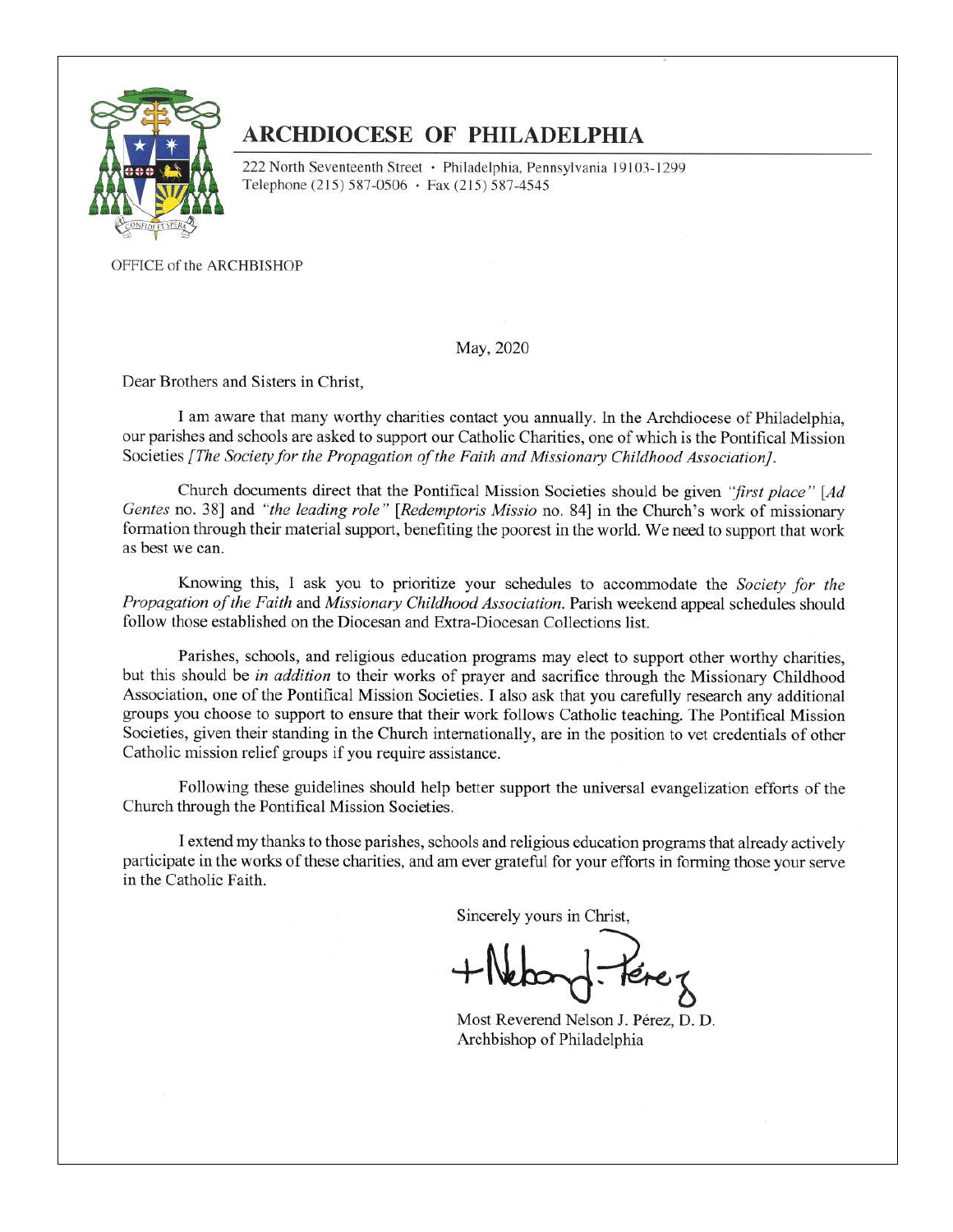#### **For Secondary & High School Age Students:**

- † Have your students explore *FIDES [www.fides.org/english]. FIDES* is an excellent multi-lingual news source to discover major events that are happening in and affecting the Missions. It has been the official information service of the *Pontifical Mission Societies* since 1927
- † Include the **Holy Father's September Prayer Intention** in your daily communal prayer: RESPECT FOR THE PLANET'S RESOURCES-*We pray that the planet's resources will not be plundered, but shared in a just and respectful manner*. In response to the Holy Father's Prayer intention for this month, look on our website to find how Missionaries and the people they serve are making a difference.
- † It is always a great opportunity for High School students to learn about the lives of Missionary Saints and discuss ways in which they were *Missionary* throughout their lifetime. Knowledge of the saints can hopefully inspire them to one day participate in Mission trips of service in foreign lands that is popular among students their age. The *Pontifical Mission Societies* is also happy to arrange a local Pilgrimage to the shrines of Mission Saints in and around Philadelphia. Contact Ali Holden for more information 215-587-3945.
- † *Fundraising* is part of our commitment to be Missionaries. We ask you to invite your students to make a financial offering or plan a fundraiser in response to the presentation. Students have an opportunity to begin a life-long commitment of giving back to their Church community when they generously give in their high school years.



**Two High School students at their "desks" learning in Bhutan, a landlocked country in East Asia**

**Teachers and Students at Free High School in Cite Soleil, Haiti shown here below** 



*In our Resources, you will find activities for various ages and school levels; pre-school, elementary, special education and even secondary schools and High Schools!*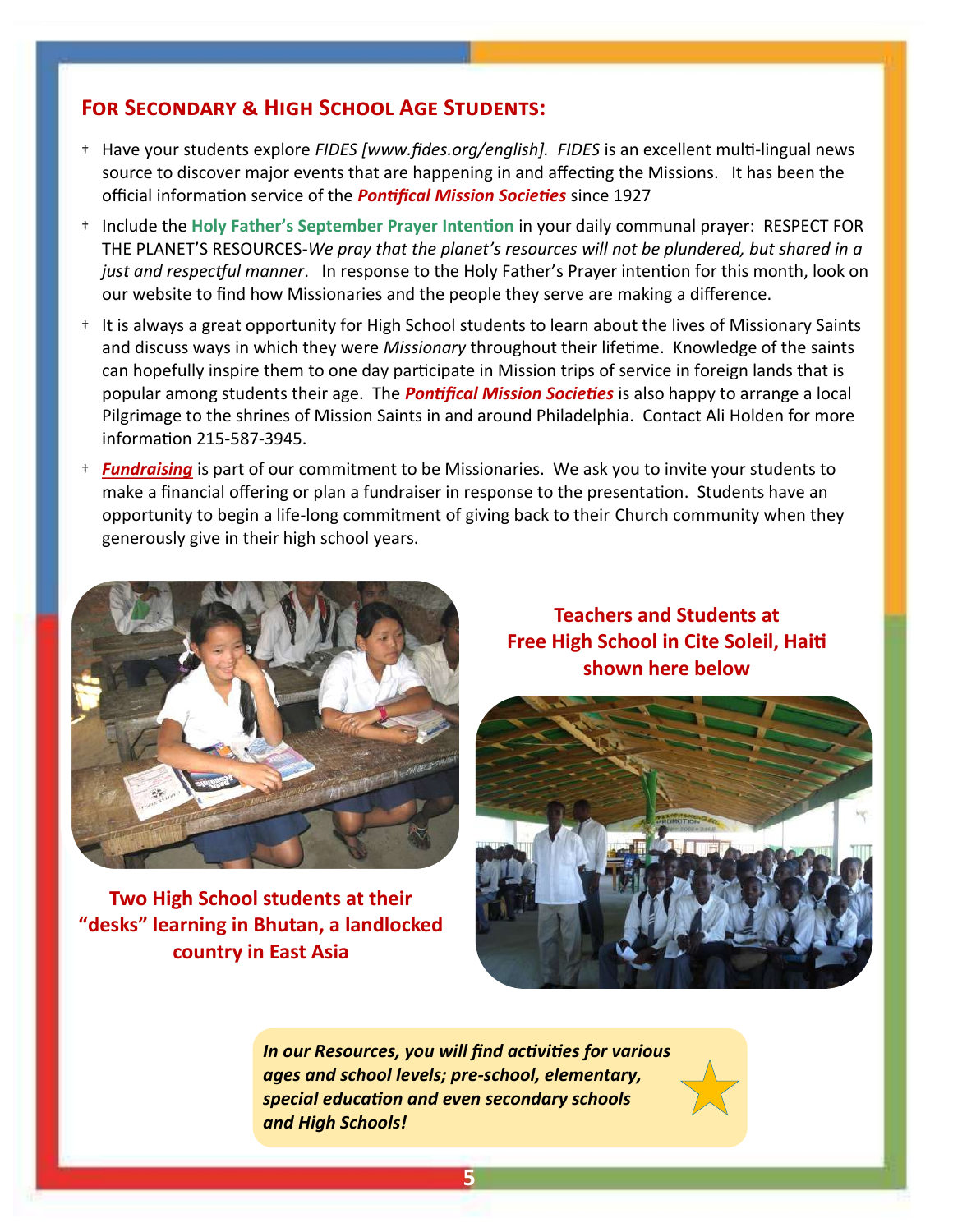## **September Mission Saint Spotlight**

## **Saint Pierre Aumaître, Priest and Martyr**



missionary childhood association

*A picture commemorating the Korean Martyrs*

From a young boy, Pierre wanted nothing else but to a priest. A very difficult task, as he was the son of French farmers. To begin his priestly journey, Pierre started taking Latin lessons with his Parish priest. When a new Parish priest arrived, he refused to teach Pierre because of his trouble remembering with forms. Undaunted, Pierre rose at 4AM each morning to walk to a tutor in a nearby village. When the new Parish priest saw his perseverance, he relented and sent Pierre to the Seminary.

**During his studies, Pierre began to dream of joining the Missions**. In 1859, he was admitted to the Seminary of the Parish Foreign Mission Society.

Three years later, he was ordained and embarked on a five-month journey to Korea. After language training, Pierre lived for a month with Bishop Simeon Berneux. *Pierre was ready to accomplish his dream and be sent out as a Missionary!* Since persecutions were underway, Pierre disguised himself in Korean garb. He was an untiring servant of his people. *"This little priest is working little miracles and excellently teaching his people devotion to the Eucharist and Mary,"* **Bishop Berneux wrote.**

In 1866, Pierre was arrested shortly after the capture of



**Archdiocese of Philadelphia**

Bishop Berneux. He endured severe beatings in prison. On March 30, 1866, he was taken to the beach at Galmaemot and beheaded. He was not yet 30. Pierre Aumaitre and his companions are among the last of the Korean Mission, and remembered as the Korean Martyrs.

Showing admirable strength, persistence, and bravery, Saint Pierre was able to

evangelize in Korea, which now is home to over 5 million Catholics. We too, can be like Saint Pierre and work *"little miracles"* being Missionary in our lives.

> *Each month we dedicate a page in the resource to a Mission Saint who devoted their life in true Missionary Discipleship. It is important to learn about their lives and look to them for inspiration.*

Father in Heaven, through the intercession of Saint Pierre Aumaître, help me to do little things with great love. Amen.

**[Feast Day:](http://www.catholic.org/saints/f_day/) September 20th Birth: April 8, 1837 Death: March 30, 1866 Canonized: May 6, 1984 by Pope John Paul II**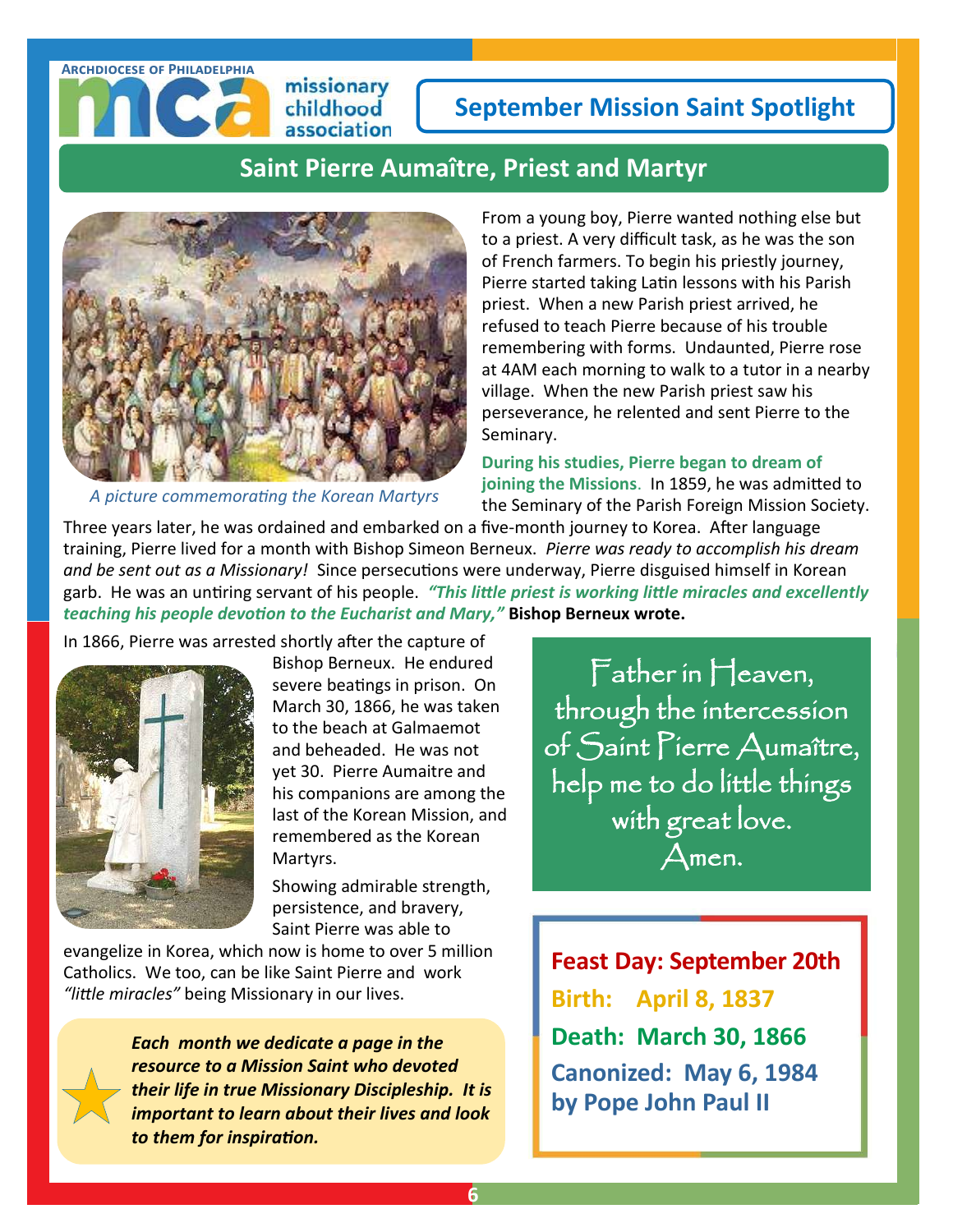# **BLESSINGS BINGO**

*Each month we offer a MISSION ACTIVITY to use in the classrooms. These activities usually require some creativity. You can plug them into your lesson plan to aid your students in being Missionary.*

| <b>PENCILS</b>                      | <b>LUNCH</b>                | <b>BREAKFAST</b>                 | <b>BED AND</b><br><b>BLANKETS</b> |
|-------------------------------------|-----------------------------|----------------------------------|-----------------------------------|
| <b>DINNER</b>                       | <b>CRAYONS</b>              | <b>SHOES</b>                     | <b>SCISSORS</b>                   |
| <b>GLUE</b>                         | <b>HAIR</b><br><b>BRUSH</b> | <b>AFTERNOON</b><br><b>SNACK</b> | <b>TOILETRIES</b>                 |
| <b>PILLOW</b>                       | <b>COMPUTER</b>             | <b>TEACHER</b>                   | <b>TELEVISION</b>                 |
| <b>A CHURCH</b><br><b>TO ATTEND</b> | <b>A HOME</b>               | <b>RUNNING</b><br><b>WATER</b>   | <b>ELECTRICITY</b>                |

**Play Blessings Bingo with your students! Each box is labeled with something that we can count as Blessings . Have the children mark the boxes of the items that they have and use. After they do this, discuss how these things are not so commonly found in Mission lands. Have them think about their Blessings and things they should be extremely grateful for!**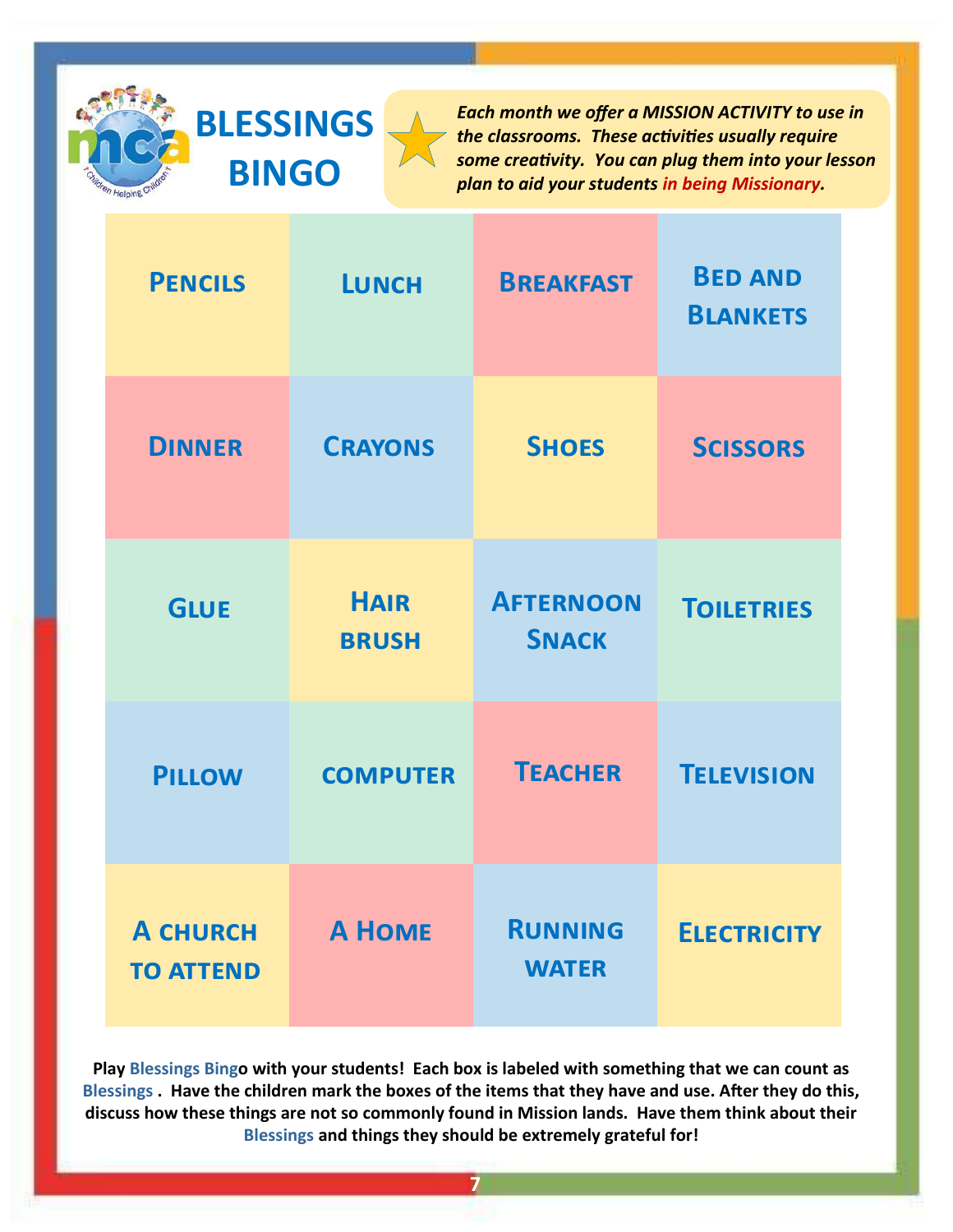*Perhaps the most important component of the resource is the Mission Focus page. As we are reminded to pray and sacrifice, we must continue to earn about the many children and communities we help to support*

## **Mission Focus: School Life in Ghana: Dealing with Pandemic**



The Ancilla School in Wa, Ghana has been in existence since 2010. The school founded by the *Sisters of* the *Handmaids of the Holy Child Jesus*, started as an early childhood educational center with 35 children. Today, the school has a population of *over 2000 children*!

The school in Wa provides scholarships to about 500 pupils from very poor homes and educationally disadvantaged communities.

**This year,** *more so than any other***, as in places all around the world,**  *the Sisters of the Handmaids of the Holy Child Jesus* **concerned about the total well-being of children and provides for their nutritional,** 

**emotional, spiritual and health needs.** Each day, children at the Ancilla School are served a nutritious breakfast, which may be their only meal of the day. For many of the students, the meal serves as motivation as they also receive access to quality education.



Since March 15, as in our own country, schools in Ghana were asked to lockdown because of the pandemic. The children attending the Ancillae School in Wa, who were safe, healthy and receiving one good meal a day, are suffering from hunger and deprivation.

And, unfortunately, the *Sisters* have lost their source of livelihood, also due to the pandemic, and can no longer support them. The *Sisters of the Handmaids of the Holy Child Jesus* desperately want to be there for their students in this time of difficulty. They want to provide at least one nutritious meal for them*.* 

*Can you help the Sisters and other Missionaries like them that are the only hope for children in the Missions?*  Please **pray for these children in Wa, Ghana** and many more like them throughout Mission lands.

*In a Mission land like Ghana:* **\$1 can help give milk to each student \$10 can purchase lunch for two students \$50 can assist the** *Sisters of the Handmaids of the Holy Child Jesus* **purchase materials for their classrooms**

- Will *your students* pray a [Hail Mary](https://missiontogether.org.uk/prayer-resources/) for the students like the ones in this school in Ghana each day this school year? Pope Francis asks all students in **MCA** do so.
- Can *your class* sacrifice and help to pay for materials for the students during this Pandemic?
- Can *your school* raise enough to provide lunch for an entire classroom?